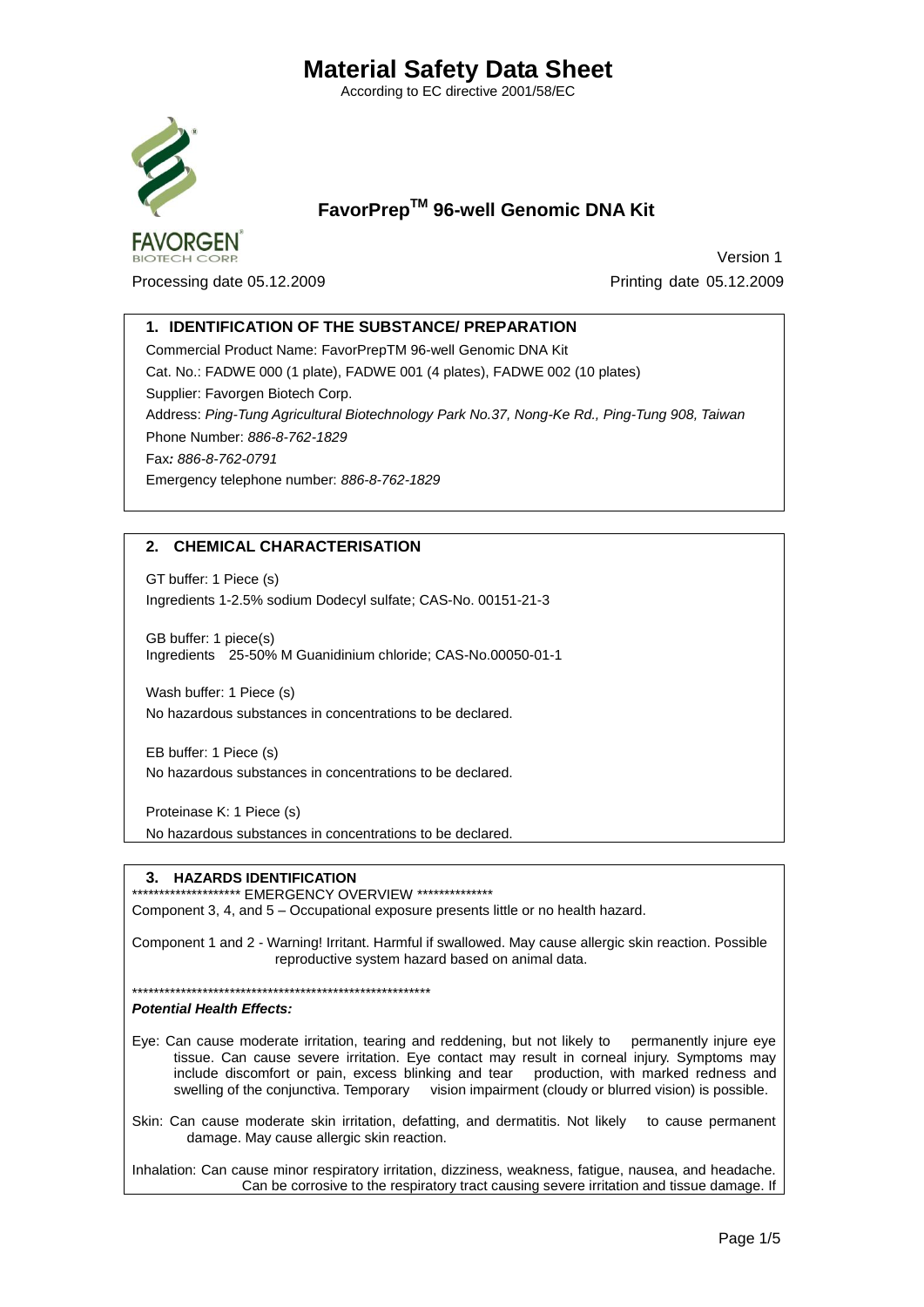According to EC directive 2001/58/EC



# **FavorPrepTM 96-well Genomic DNA Kit**

**Version 1** 

Processing date 05.12.2009 Printing date 05.12.2009 liquid mists are breathed into the lungs, they may be rapidly absorbed through the lungs and injure specific target organs. No toxicity expected from inhalation. Ingestion: Mildly irritating to mouth, throat, and stomach. Can cause abdominal discomfort. Harmful if swallowed. May cause systemic poisoning. Corrosive to tissue. Can cause severe and permanent damage to mouth, throat, stomach. Aspiration may lead to lung damage. Ingestion of this product may result in central nervous system effects including headache, sleepiness, dizziness, slurred speech and blurred vision. Harmful if swallowed. May cause systemic poisoning. Chronic: No data on cancer. Contains a substance(s) that is a possible reproductive system hazard based on high dose tests with laboratory animals.

#### **4. FIRST AID MEASURES**

Eye: Flush eyes with plenty of water for at least 20 minutes retracting eyelids often. Tilt the head to prevent chemical from transferring to the uncontaminated eye. Remove contact lenses, clean before re-use. Get immediate medical attention.

Skin: Wash with soap and water. Remove contaminated clothing and launder immediately, and discard contaminated leather goods, and wash before re-use. Get medical attention immediately if irritation develops or persists.

Inhalation: Remove to fresh air. If breathing is difficult, have a trained individual administer oxygen. If not breathing, give artificial respiration and have a trained individual administer oxygen. Get medical attention immediately.

Ingestion: **Complent 3, 4 and 5 –** Give plenty of water, if conscious. If vomiting occurs naturally, wash mouth out. Be prepared to induce vomiting upon a physician's advice. Obtain medical attention if symptoms develop.

 **Complent 1 and 2 -** Do not induce vomiting and seek medical attention immediately. Drink two glasses of water or milk to dilute. Provide medical care provider with this MSDS. Corrosive.

Note To Physician: Treat symptomatically.

#### **5. FIRE-FIGHTING MEASURES**

Flashpoint Deg C: Not available.

Upper Flammable Limit %: Not available.

Lower Flammable Limit %: Not available.

Autoignition Temperature Deg C: Not available.

Extinguishing Media:

**Complent 3, 4 and 5 –** Use means appropriate for surrounding materials.

**Complent 1 and 2 -** Use alcohol resistant foam, carbon dioxide, dry chemical, or water spray when fighting fires. Water or foam may cause frothing if liquid is burning but it still may be a useful extinguishing agent if carefully applied to the fire. Do not direct a water stream directly into the hot burning liquid. Use water spray/fog for cooling.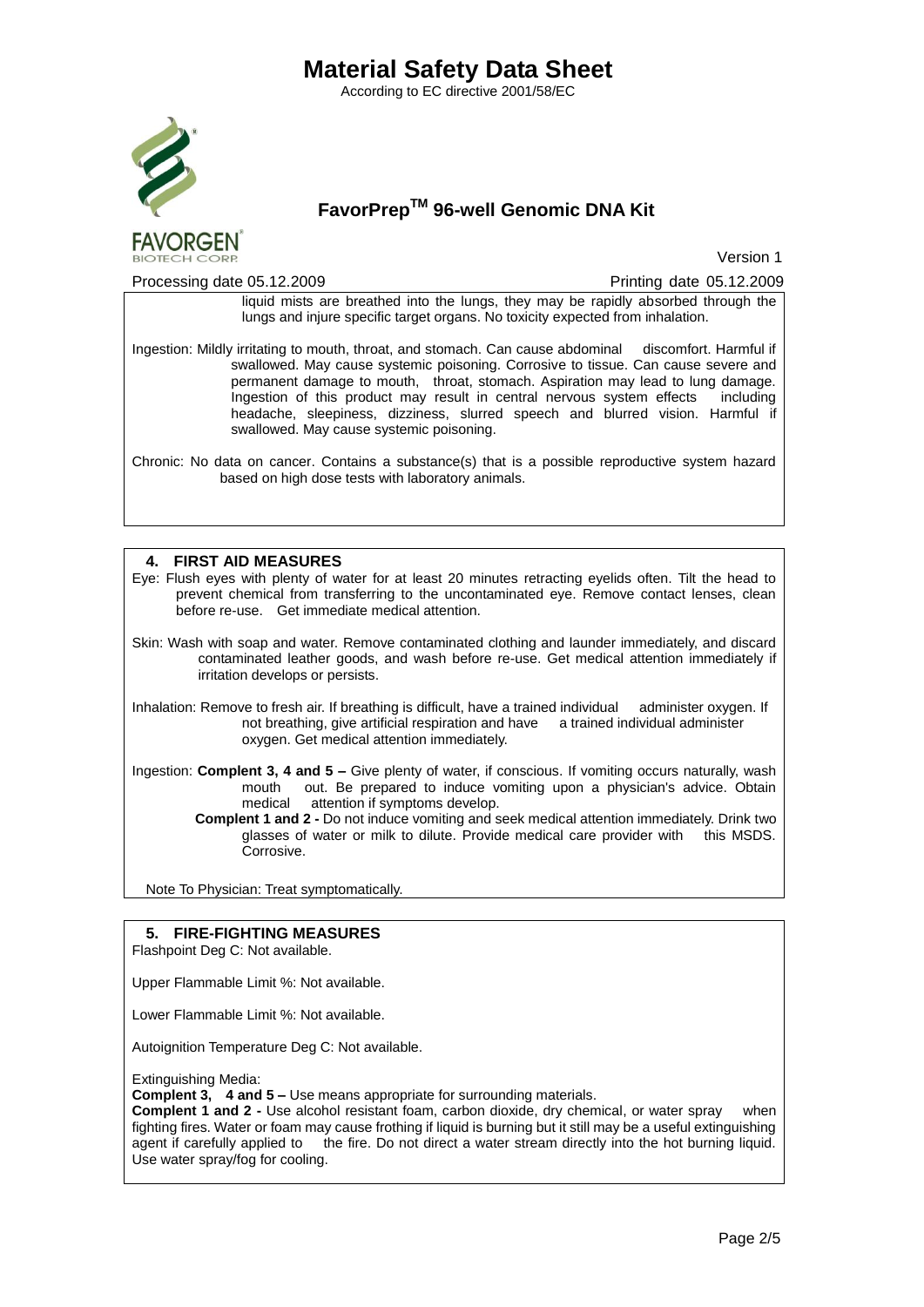According to EC directive 2001/58/EC



# **FavorPrepTM 96-well Genomic DNA Kit**

**FAVORGEN** 

**Version 1** 

Processing date 05.12.2009 Processing date 05.12.2009

Firefighting Techniques/Equipment: Do not enter fire area without proper protection including self-contained breathing apparatus and full protective equipment. Fight fire from a safe distance and a protected location due to the potential of hazardous vapors and decomposition products.

Hazardous Combustion Products: Includes carbon dioxide, carbon monoxide, dense smoke.

### **6. ACCIDENTAL RELEASE MEASURES**

Accidental releases may be subject to special reporting requirements and other regulatory mandates. Refer to Section 8 for personal protection equipment recommendations.

Spill Cleanup: **Complent 3, 4 and 5 –** Absorb spill. Common absorbent materials should be effective.

Deposit in appropriate containers for removal and disposal.

**Complent 1 and 2 -** Exposure to the spilled material may be irritating or harmful. Follow personal protective equipment recommendations found in Section VIII of this MSDS. Additional precautions may be necessary based on special circumstances created by the spill including; the material spilled, the quantity of the spill, the area in which the spill occurred. Also consider the expertise of employees in the area responding to the spill. Ventilate the contaminated area. Prevent the spread of any spill to minimize harm to human health and the environment if safe to do so. Wear complete and proper personal protective equipment following the recommendation of Section VIII at a minimum. Dike with suitable absorbent material like granulated clay. Gather and store in a sealed container pending a waste disposal evaluation.

### **7. HANDLING AND STORAGE**

Storage of some materials is regulated by federal, state, and/or local laws.

Storage Pressure: Ambient Handling Procedures: **Complent 3, 4 and 5 –** Keep closed or covered when not in use. **Complent 1 and 2–** Harmful or irritating material. Avoid contacting and avoid breathing the material. Use only in a well ventilated area. Keep closed or covered when not in use.

Storage Procedures: Suitable for most general chemical storage areas.

## **8. EXPOSURE CONTROLS / PERSONAL PROTECTION** Exposure Limits: Component COSHA PEL (ppm) AGCIH TWA (ppm) SODIUM<br>DODECYL SULFATE Not established. Not established. DODECYL SULFATE Not established. GUANIDINE HCL Not established. Not established. Engineering Controls: Local exhaust ventilation or other engineering controls are normally required when handling or using this product to avoid overexposure.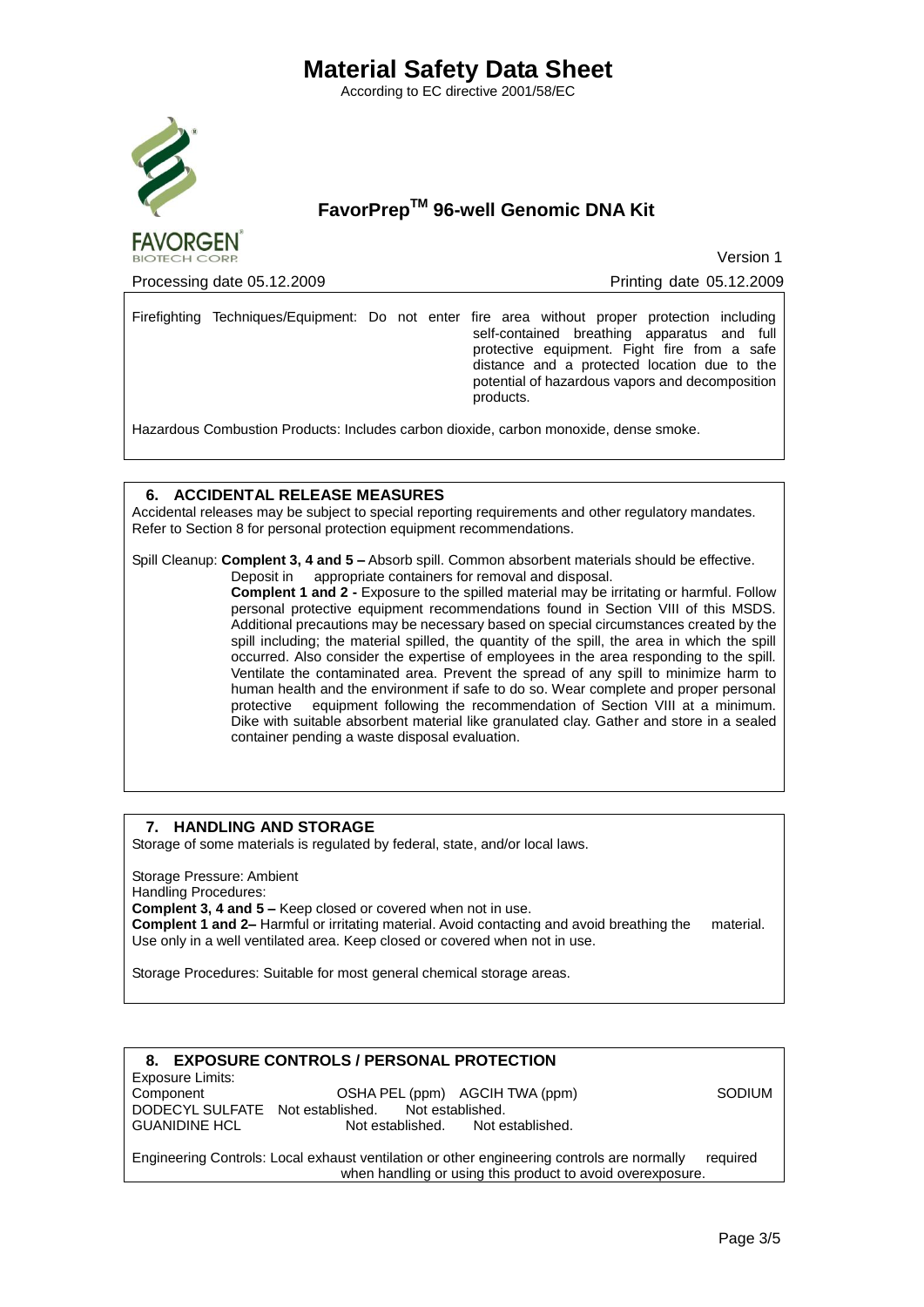According to EC directive 2001/58/EC



**FAVORGEN** 

# **FavorPrepTM 96-well Genomic DNA Kit**

Processing date 05.12.2009 Processing date 05.12.2009

**Version 1** 

Personal Protective Equipment:

Eye: An eye wash station must be available where this product is used. Wear chemical goggles.

Skin: Avoid skin contact by wearing chemically resistant gloves, an apron and other protective equipment depending upon conditions of use. Inspect gloves for chemical break-through and replace at regular intervals. Clean protective equipment regularly. Wash hands and other exposed areas with mild soap and water before eating, drinking, and when leaving work. Have a safety shower available.

Respiratory: A respiratory protection program that meets OSHA's 29 CFR 1910.134 and ANSI Z88.2 requirements must be followed whenever workplace conditions warrant a respirator's use.

#### *9.* **PHYSICAL AND CHEMICAL PROPERTIES**

Appearance/physical state: Liquid solution / suspension Order: No odor. Specific Gravity/Density: Not established. Octanol/water Partition Coeff: Not established. Volatiles: Not established. Evaporation Rate: Not established. Viscosity: Not established.

### **10. STABILITY AND REACTIVITY**

Stability: Stable under normal conditions.

Conditions to Avoid: Strong oxidizing agents. High temperatures. Strong acids. Hazardous Decomposition Products: None known. Hazardous Polymerization: Hazardous polymerization will not occur.

## **11. TOXICOLOGICAL INFORMATION**

Acute Toxicity: Dermal/Skin: Sodium Dodecyl Sulfate: Dermal LD50 >10 G/KG Inhalation/Respiratory: GUANIDINE: 475 MG/KG 3250 MG/KG

Oral/Ingestion: Sodium dodecyl sulfate: Oral LD50 = 1288 MG/KG

Target Organs: Kidneys. Central Nervous System.

Carcinogenicity: NTP: Not tested.<br>IARC: Not listed. Not listed. OSHA: Not regulated.

Other Toxicological Information

Contains a substance(s) that is a possible reproductive system hazard based on high dose tests with laboratory animals.

Toxicity (others): LD50 intraperitoneal mouse 500 mg/kg